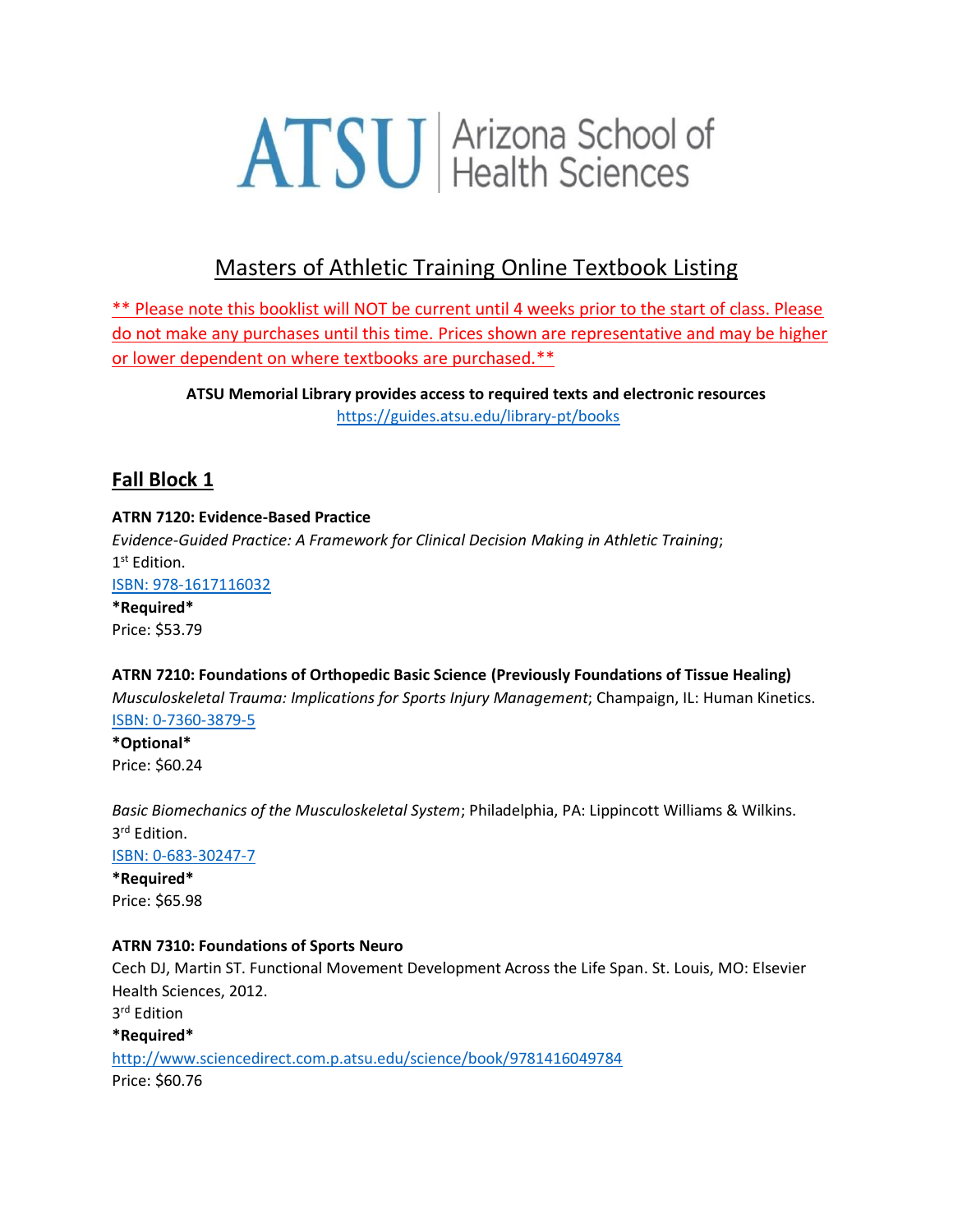Open-Access Neuroscience Electronic Text book <https://nba.uth.tmc.edu/neuroscience/>

**\*Required\*** Price: N/A

#### **ATRN 7430: Ortho Imaging and Labs**

Delee & Drez's Orthopaedic Sports Medicine: Principles and Practice; Author: Miller MD, Thomson SR 4<sup>th</sup> Edition [ISBN: 9781455742219](https://www.amazon.com/s?k=9781455742219&ref=nb_sb_noss) \*Optional\*

Price:\$149.25

Musculoskeletal Imaging Auhor: Pope TO, Bloem HL. Beltran J, Morrison WB, Wilson DJ 2<sup>nd</sup> Edition [ISBN: 9781455708130](https://www.amazon.com/s?k=9781455708130&ref=nb_sb_noss) Price: \$128.47

#### **ATRN 8010: Research Methods and Design**

Portney, L. G., & Watkins, M. P. (2009). Foundations of clinical research: applications to practice (Vol. 892). Upper Saddle River, NJ: Pearson/Prentice Hall. ISBN-13:978-0131716407 or ISBN-10:0131716409

#### **\*Required\***

Price: \$89.95 \*\*This text is available for free via our university library\*\*

## **Fall Block 2**

#### **ATRN7130: Healthcare Outcomes**

*Outcomes Measurement & Management First Steps for the Practicing Clinician;* Philadelphia, F.A. Davis Company, 2007.

ISBN: 978-0-8036-0310-3

**\*Optional\*** Use below link to purchase book;

[https://www.vitalsource.com/products/outcome-measurement-amp-management-sandra-l-kaplan](https://www.vitalsource.com/products/outcome-measurement-amp-management-sandra-l-kaplan-v9780803620032)[v9780803620032](https://www.vitalsource.com/products/outcome-measurement-amp-management-sandra-l-kaplan-v9780803620032) Price: \$11.98

*Evidence-Guided Practice: A Framework for Clinical Decision Making in Athletic Training*; SLACK Inc. Thorofare, 2015. ISBN-13: 978-1617116032 **\*Optional\*** Price: \$53.60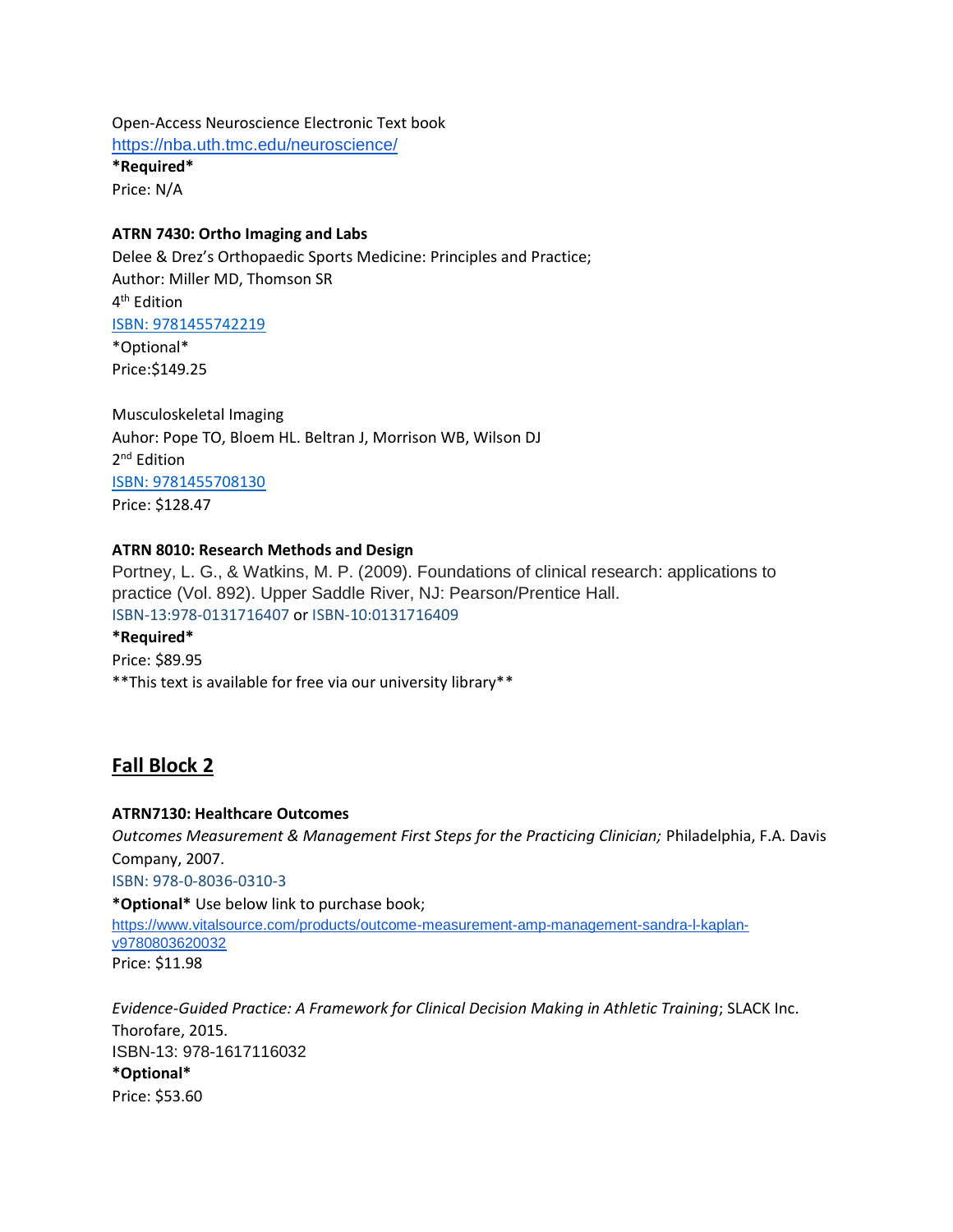*Is this Change Real? Interpreting Patient Outcomes in Physical Therapy*; F.A. Davis Company. Philadelphia, 2013. ISBN: 978-0803629578 **\*Optional\***

Price: \$26.20

#### **ATRN 7250: Rehab Considerations for Sport**

Bridging the Gap From Rehab to Performance; Sue Falsone **\*Required\*** <https://www.otpbooks.com/product/sue-falsone-bridging-the-gap/> Price: \$39.95

#### **ATRN 7320: Diagnosis & Management of Neuro Conditions**

No Text Required

**ATRN 7440: Orthopaedic Surgical Considerations**

No Text Required

#### **ATRN 8020: Methods of Data Analysis**

Portney, L. G., & Watkins, M. P. (2009). Foundations of clinical research: applications to practice (Vol. 892). Upper Saddle River, NJ: Pearson/Prentice Hall. ISBN-13:978-0131716407 or ISBN-10:0131716409

#### **\*Required\***

\*\*This text is available for free via our university library\*

## **Spring Block 1**

#### **ATRN 7110: Quality Improvement**

*Fundamentals of Health Care Improvement: A Guide to Improving your Patients Care*; Joint Commission Resources, 2018. 3 rd Edition.

[ISBN: 978-1-63585-037-6](https://www.amazon.com/s/ref=nb_sb_noss?url=search-alias%3Daps&field-keywords=ISBN+978-1-63585-037-6)

**\*Required\*** Price: \$45.00

#### **ATRN 7230: Assessment of Movement Dysfunction**

*Assessment and Treatment of Muscle Imbalance: The Janda Approach*; Champaign, IL: Human Kinetics, 2010. (Available in LRC) **\*Required\*** Price: \$80.00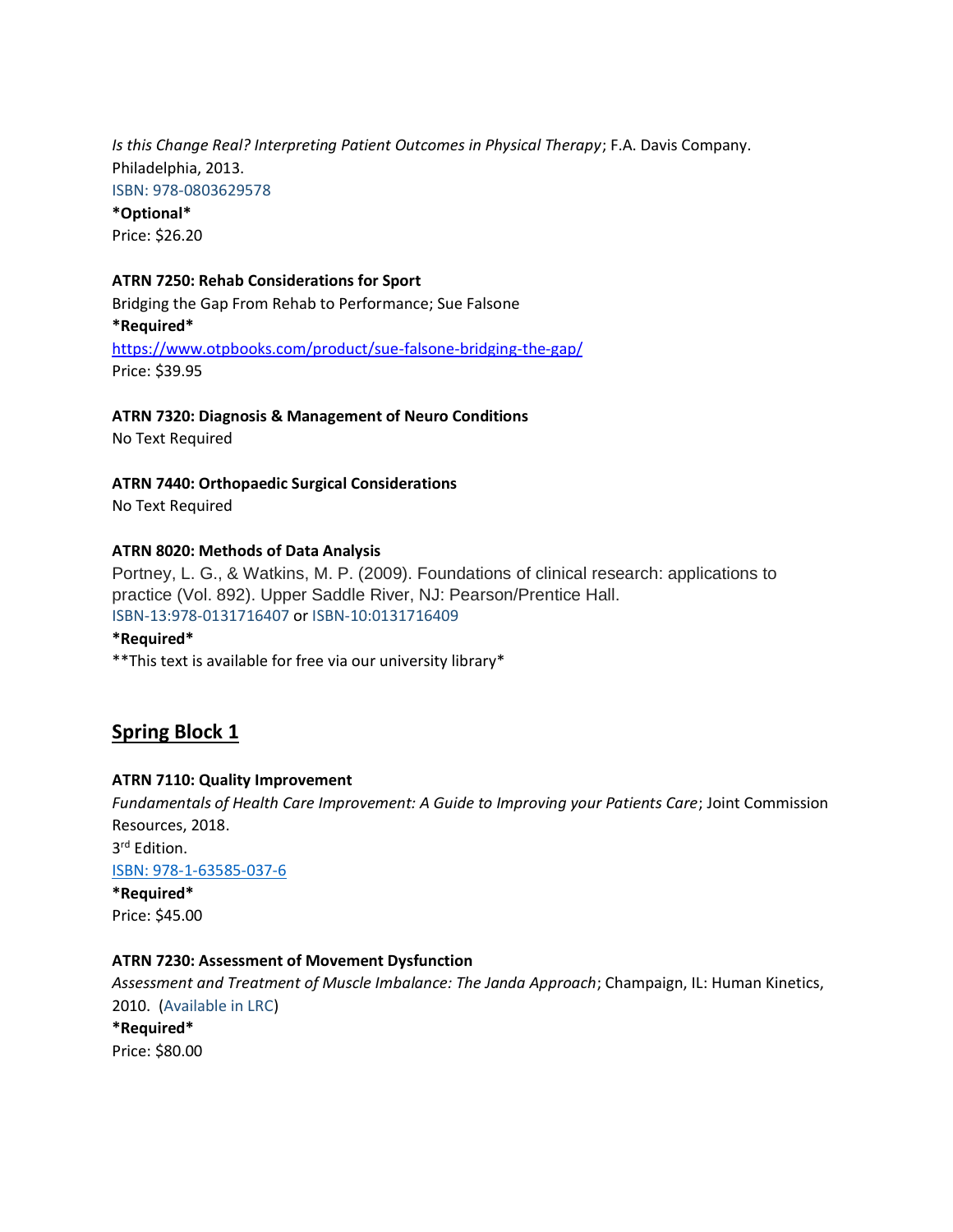*Functional Movement Development Across the Life Span*; St. Louis, MO: Elsevier Health Sciences, 2012. 3 rd Edition. (Available in LRC)

**\*Required\* Price:** \$47.39

#### **ATRN 7330: Classification & Management Traumatic Brain Injury in Sport**

No Textbook Required

#### **ATRN 7410: Orthopaedic Diagnostic Evaluation**

Orthopedic & Athletic Injury Examination Handbook; [ISBN-10:0803639198](https://www.amazon.com/Orthopedic-Athletic-Injury-Examination-Handbook/dp/0803639198/ref=sr_1_1?dchild=1&keywords=ISBN-10%3A0803639198&qid=1590677161&sr=8-1)

**\*Optional\*** Price: \$47.17

#### **ATRN 8010: Research Methods and Design**

Portney, L. G., & Watkins, M. P. (2009). Foundations of clinical research: applications to practice (Vol. 892). Upper Saddle River, NJ: Pearson/Prentice Hall. ISBN-13:978-0131716407 or ISBN-10:0131716409

## **\*Required\***

Price: \$89.95

## **Spring Block 2**

#### **ATRN 7140: Health Information Technology**

*No Text Required*

#### **ATRN 7240: Corrective Exercise**

*Assessment and Treatment of Muscle Imbalance: The Janda Approach*; Champaign, IL: Human Kinetics, 2010. (Available in LRC)

#### **\*Required\***

Price: \$88.00 \*\*This text is available for free via our university library\*

#### *Back Pain – A Movement Problem*; Edinburgh: Churchill Livingstone, 2010. (Available in LRC)

#### **\*Required\***

Price: \$68.20 \*\*This text is available for free via our university library\*

#### **ATRN7340: Assessment & Management of Complex Concussion**

No Textbook Required